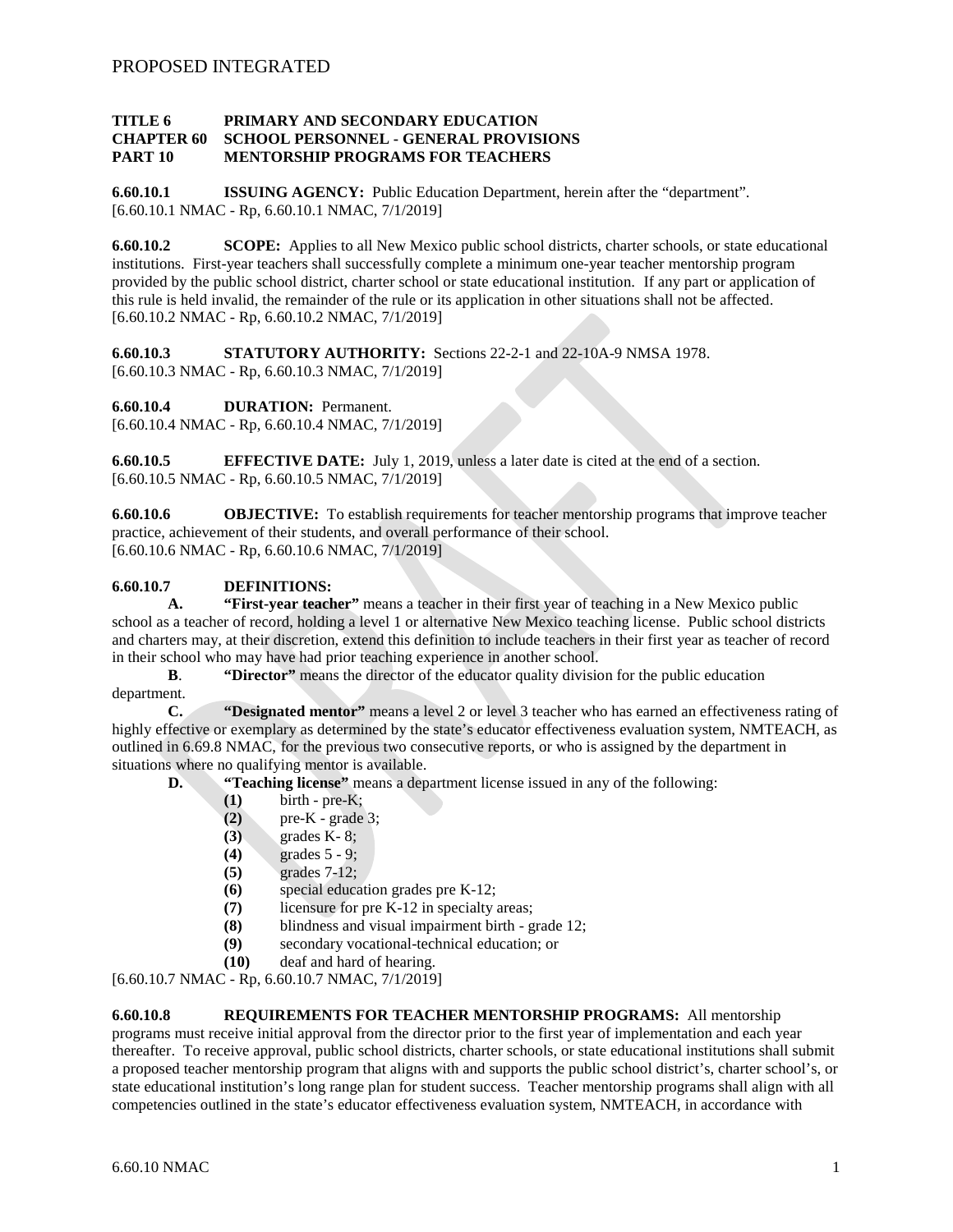# PROPOSED INTEGRATED

6.69.8 NMAC, and all other competencies outlined in department regulation and guidance. The proposal shall describe how this mandatory teacher mentorship program for first-year teachers addresses the following.

**A.** Individual support for first-year teachers from designated mentors shall be aligned to all competencies outlined in the NMTEACH system and also include, at a minimum:

**(1)** instructional material development in alignment with department-approved standards;

**(2)** culturally and linguistically responsive, as defined by the department, lesson planning and lesson design appropriate for all diverse learners, including English learners and students with disabilities; **(3)** development and administration of formative and benchmark student academic

assessments;

(4) individual instructional conferences with students;<br>(5) individual conferences with parents and families, sp

**(5)** individual conferences with parents and families, specifically to discuss student

achievement, assessment scores, and college and career and readiness; and

**(6)** classroom observation protocol.

**B.** Structured and evidence-based training activities for designated mentors, which shall include the following, at a minimum:

- **(1)** identifying and addressing the needs of first-year teachers;
- **(2)** developing mentorship relationships;
- **(3)** evaluating mentees using observation domains outlined in NMTEACH; and
- **(4)** documenting teacher growth aligned with the NMTEACH system and rubrics.
- **C.** Structured process for selection of designated mentors shall include:
	- **(1)** selection criteria and process; and
	- **(2)** criteria of evaluation the efficacy of the mentor.

**D.** Compensation provided to designated mentors, as determined by the relevant public school district, charter school, or state educational institution. Pursuant to Section 22-10A-4 NMSA 1978, a level 3-A license is the highest level of teaching licensure for those teachers who choose to advance as instructional leaders in the teaching profession and undertake greater responsibilities such as curriculum development, peer intervention and mentoring.

**E.** Mentor quality, specifically guaranteeing that all designated mentors will be a level 2 or level 3 teacher who has earned an effectiveness rating of highly effective or exemplary as determined by the state's educator effectiveness evaluation system, NMTEACH, as outlined in 6.69.8 NMAC, for the previous two consecutive reports, or who is assigned by the department in situations where no qualifying mentor is available.

**F.** Requirements to complete a mentorship program.

**G.** Programming that is at least one year in length and includes provisions whereby support for an additional one or two years may be provided to teachers who do not successfully complete the first-year teacher mentorship program and continue to be employed in the public school district, charter school, or state educational institution.

[6.60.10.8 NMAC - Rp, 6.60.10.8 NMAC, 7/1/2019]

**6.60.10.9 COMPLETION OF TEACHER MENTORSHIP PROGRAM:** All first-year teachers shall successfully complete a minimum of a one-year teacher mentorship program to be eligible for a level 2 license. Successful completion of the program shall be determined by the public school district, charter school, or state educational institution.

[6.60.10.9 NMAC - Rp, 6.60.10.9 NMAC, 7/1/2019]

#### **6.60.10.10 ANNUAL PROGRAM REPORTING:**

**A.** Mentorship programs shall be reviewed by the department annually for effectiveness. For the purposes of such review, each district shall maintain teacher evaluation data through NMTEACH and administer a department-issued teacher mentorship program survey for first-year teachers. These data shall be provided to the department in a report submitted annually by November 15 of the following school year. The annual report shall include the following, at a minimum, by school or institution:

**(1)** assessment of proficiency in the areas of practice detailed in the approved teacher mentorship proposal, pursuant to Subsection A of 6.60.10.8 NMAC;

and

**(2)** a current analysis each first-year teacher's performance as demonstrated by NMTEACH;

**(3)** results from the department-issued teacher mentorship program survey for first-year

teachers.